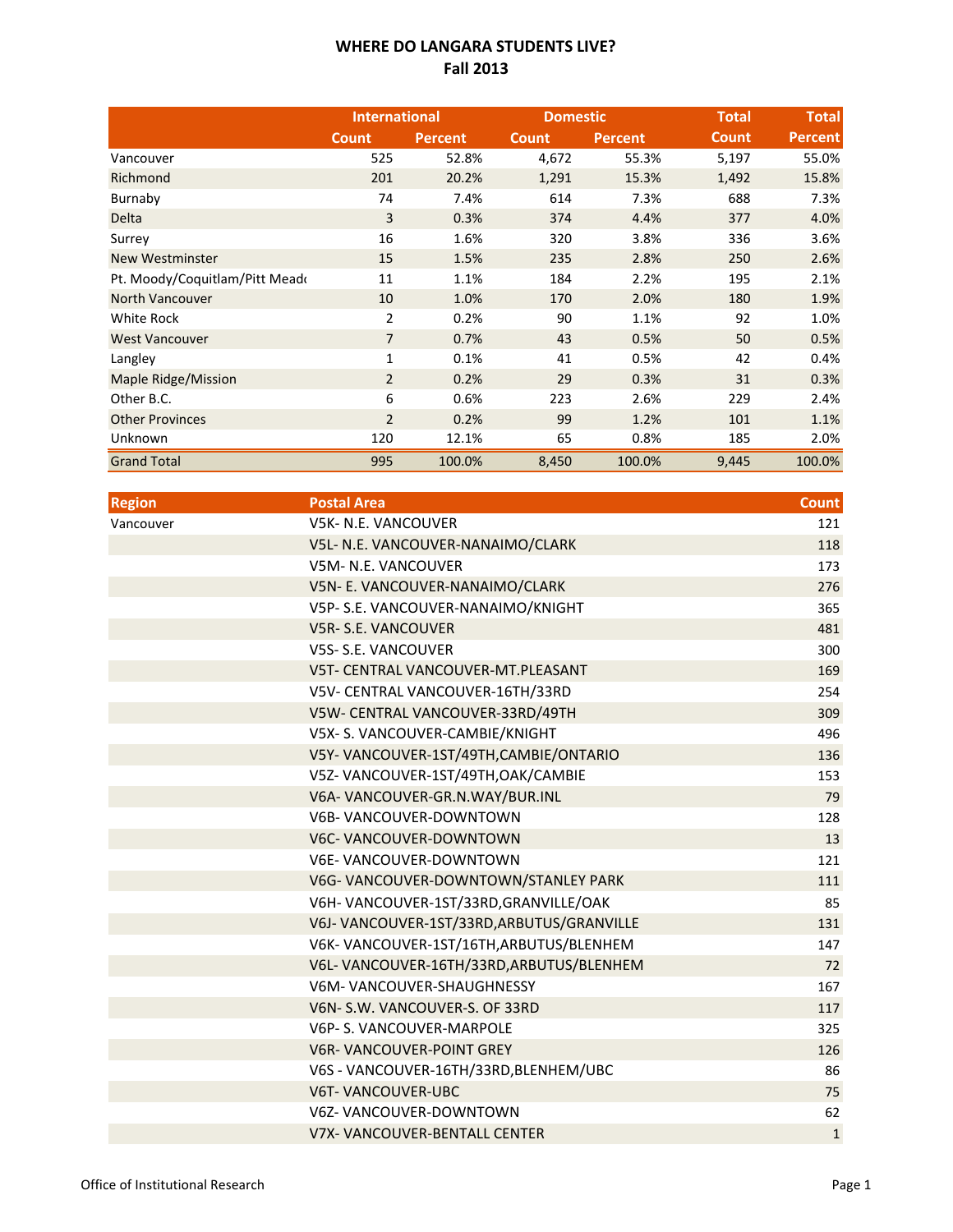## **WHERE DO LANGARA STUDENTS LIVE? Fall 2013**

| <b>Region</b>        | <b>Postal Area</b>                                            | <b>Count</b> |
|----------------------|---------------------------------------------------------------|--------------|
| Richmond             | V6V- N.E. RICHMOND-NO.5/BOUNDARY                              | 97           |
|                      | V6W- S.E. RICHMOND-WESTMINSTER HWY/NO.5                       | 10           |
|                      | V6X- N. RICHMOND-WESTMINSTER/NO.5                             | 273          |
|                      | V6Y- CENTRAL RICHMOND-GILBERT/NO.5                            | 329          |
|                      | V7A-S. RICHMOND                                               | 223          |
|                      | <b>V7B-RICHMOND-AIRPORT</b>                                   | 9            |
|                      | V7C-W. RICHMOND                                               | 274          |
|                      | V7E-S.W. RICHMOND                                             | 277          |
| <b>Burnaby</b>       | V5A- N.E. BURNABY                                             | 43           |
|                      | V5B- DELTA TO CLIFF AVE.                                      | 40           |
|                      | V5C- N.W. BURNABY                                             | 74           |
|                      | <b>V5E-S.W. BURNABY</b>                                       | 94           |
|                      | V5G-W. BURNABY                                                | 88           |
|                      | V5H-S.W. BURNABY                                              | 189          |
|                      | V5J-S.W. BURNABY                                              | 160          |
| Delta                | V4C- N.E. DELTA                                               | 55           |
|                      | V4E-E. DELTA                                                  | 16           |
|                      | <b>V4K- CENTRAL DELTA</b>                                     | 177          |
|                      | V4L-S.E. DELTA                                                | 50           |
|                      | V4M-DELTA-TSAWASSEN                                           | 79           |
| Surrey               | V3R- N. CENTRAL SURREY                                        | 43           |
|                      | <b>V3S- CENTRAL SURREY</b>                                    | 76           |
|                      | V3T- SURREY-WHALLEY AREA                                      | 41           |
|                      | V3V- N.W. SURREY                                              | 38           |
|                      | V3W- S.W. SURREY-120TH/144TH                                  | 60           |
|                      | V3X-SURREY-SOUTH (BOUNDARY)                                   | 20           |
|                      | V4N- N.E. SURREY                                              | 58           |
| New Westminster      | V3L- E. NEW WESTMINSTER                                       | 43           |
|                      | V3M- NEW WESTMINSTER-QEENSBOROUGH                             | 86           |
|                      | V3N- NEW WESTMINSTER                                          | 121          |
| Pt. Moody/Coquitlam/ | V3B- CENTRAL PT. COQUITLAM                                    | 39           |
| <b>Pitt Meadows</b>  | V3C- S. PT. COQUITLAM                                         | 23           |
|                      | V3E- N.W. PT. COQUITLAM                                       | 28           |
|                      | V3H- PORT MOODY                                               | 17           |
|                      | V3J- N. COQUITLAM                                             | 52           |
|                      | V3K-S. COQUITLAM                                              | 30           |
|                      | V3Y- PITT MEADOWS                                             | 6            |
| North Vancouver      | V7G- N.VAN E. OF SEMOR PK.                                    | 10           |
|                      | V7H- N.VAN E. OF SEMOR CR.<br>V7J- N.VAN E. OF MOUNTAIN HWY   | 12           |
|                      |                                                               | 17           |
|                      | V7K- N.VAN N.E. OF U.LEVEL                                    | 18           |
|                      | V7L- N.VAN S. OF UPPER LEVELS<br>V7M- N.VAN S. OF UPPER LEVEL | 30           |
|                      | V7N- N.VAN N. OF UPPER LEVEL                                  | 32<br>21     |
|                      | V7P- N.VAN NEAR LIONS BR.                                     |              |
|                      | V7R- N.VAN N. OF UPPER LEVEL                                  | 28           |
|                      |                                                               | 12           |